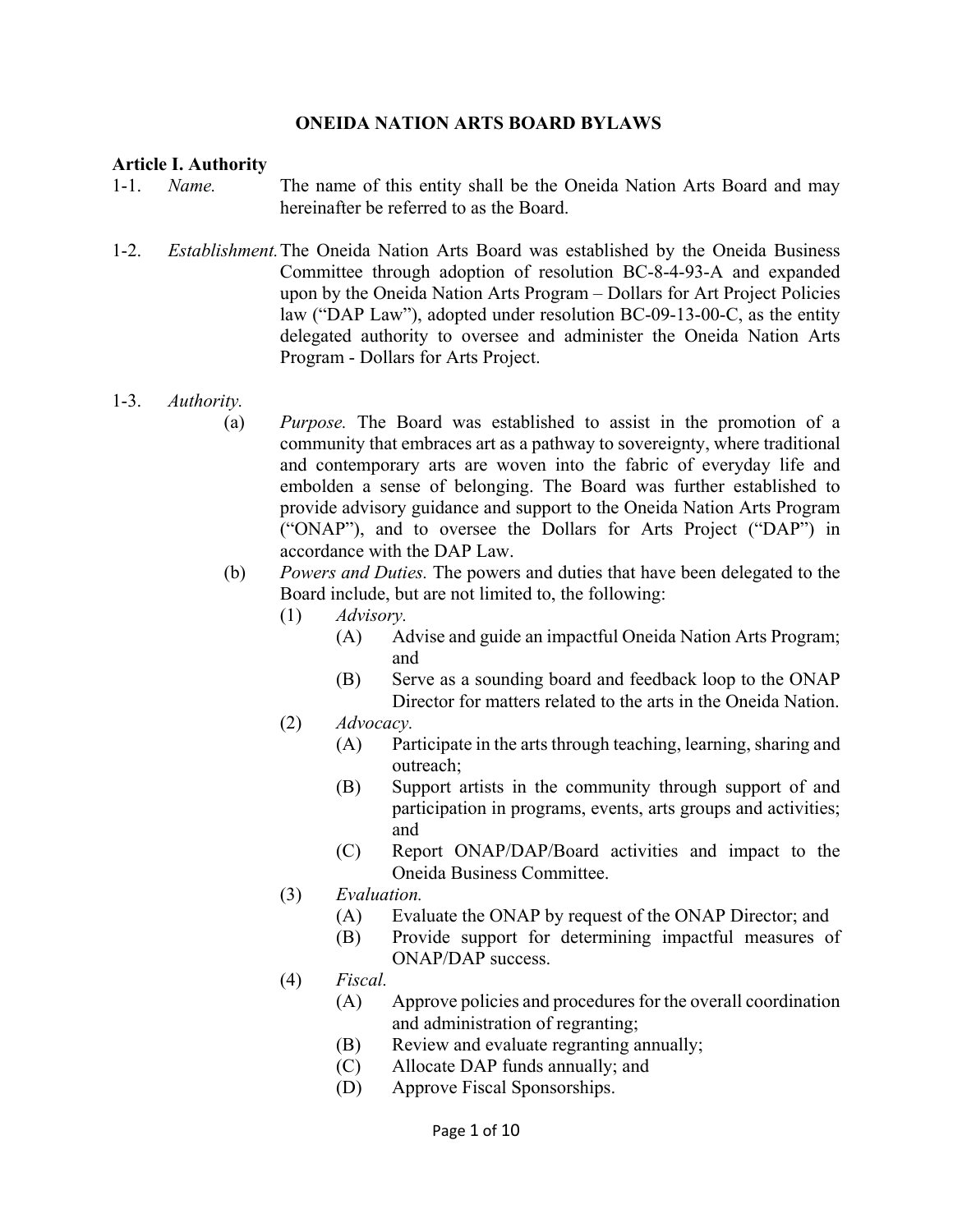- (5) Carry out all additional powers/duties delegated to the Board through the DAP Law; Boards, Committees and Commissions law; and any other governing laws, policies, rules and/or resolutions of the Nation.
- 1-4. *Office.* The official mailing address of the Board shall be: Oneida Nation Arts Board P.O. Box 365 Oneida, WI 54155
- 1-5. *Membership.* The members of the Board shall be its Directors and there are no members who are not directors.
	- (a) *Number of Members.* The Board shall consist of seven (7) members.
	- (b) *Appointed Members.* Members of the Board shall be appointed by the Oneida Business Committee in accordance with the Boards, Committees and Commissions law for three (3) year terms.
		- (1) *Term Limits.* Members of the Board shall serve no more than three (3) consecutive three (3) year terms.
		- (2) Board members shall remain in office until:
			- (A) *End of Term.* A vacancy is effective as of 4:30 p.m. on the last day of the month in which a member's term ends.
				- (i) Although a member's term has expired, he or she shall remain in office until a successor has been sworn in by the Oneida Business Committee.
			- (B) *Resignation.* A member may resign at any time verbally during a Board meeting or by delivering written notice to the Oneida Business Committee Support Office and the Board Chairperson or Chairperson's designee. The resignation is deemed effective upon:
				- (i) Deliverance of the written notice to the Oneida Business Committee Support Office and to the Board Chairperson or Chairperson's designee; or
				- (ii) Acceptance by Board motion of the member's verbal resignation.
			- (C) *Termination.* Termination of a member's appointment shall be in accordance with the Boards, Committees and Commissions law.
	- (c) *Vacancies.* Vacancies for any reason on the Board shall be filled for the remainder of the term through appointment by the Oneida Business Committee in accordance with the Boards, Committees and Commissions law.
		- (1) The Board Chairperson shall provide the Oneida Business Committee with recommendations, by majority vote of the members in attendance at a Board meeting of an established quorum, on applicants for appointment by the executive session in which the appointment is intended to be made.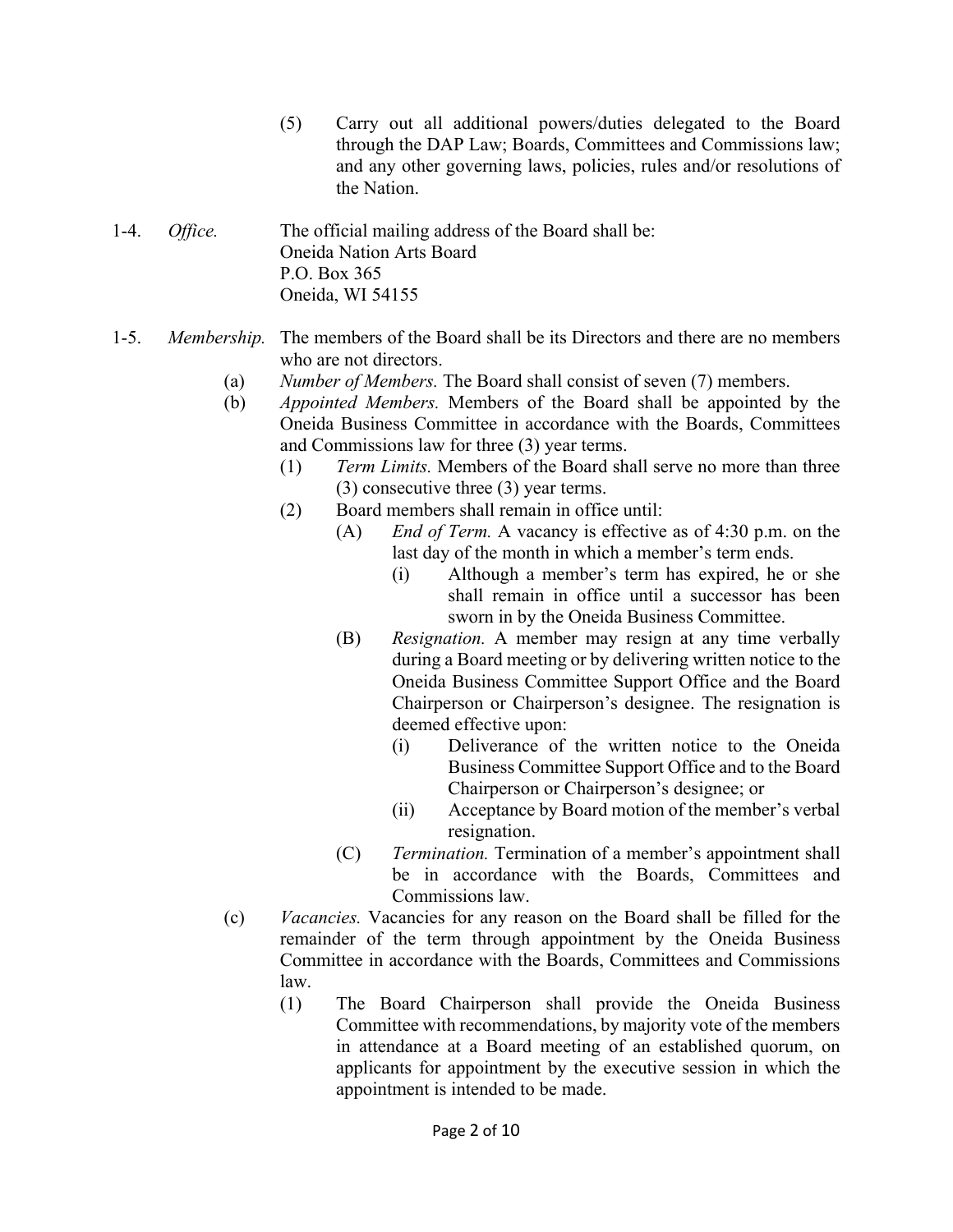- (d) *Qualifications.* Board members shall meet the following qualifications:
	- (1) A majority shall be enrolled members of the Oneida Nation;
	- (2) Be at least eighteen (18) years of age;
	- (3) Have an interest and/or experience in the arts, marketing, business, government or nonprofit management; and
	- (4) Shall not be an employee of the ONAP as of the date of application for Board membership.
- 1-6. *Termination.* Termination of a member's appointment shall be carried out by the Oneida Business Committee in accordance with the Boards, Committees and Commissions law or any other law of the Nation governing the termination of appointed officials.
	- (a) The Board may make a recommendation to the Oneida Business Committee for the termination of a member's appointment based on the following:
		- (1) The member accrues three (3) unexcused absences from Board meetings within a one (1) year period; and/or
			- (A) A Board member shall be deemed unexcused if he or she fails to provide written notice of the absence to a Board Officer at least thirty (30) minutes before the start of the missed meeting.
		- (2) The member violates any section of these bylaws and/or any governing laws of the Nation.
	- (b) Recommendations to the Oneida Business Committee for termination of a member's appointment shall be determined by a majority vote of the members in attendance at a Board meeting of an established quorum.
- 1-7. *Trainings and Conferences*. Members of the Board shall participate in mandatory Board Orientation training where they will become knowledgeable in the process of consensus decision-making and other subjects relevant to their positions.

# **Article II. Officers**

- 2-1. *Officers.* The Board shall have three (3) Officers: Chairperson, Vice-Chairperson and Secretary.
- 2-2. *Responsibilities of the Chairperson.* The responsibilities, duties and limitations of the Chairperson shall be as follows:
	- (a) With the Secretary's assistance, call meetings; develop meeting agendas; and provide notice of meeting agendas, minutes, and documents in accordance with the DAP Law, these bylaws, and the Open Records and Open Meetings law.
	- (b) Preside at all meetings of the Board and facilitate orderly discussions.
	- (c) Receive, review and monitor all correspondence from the Board, present to the Board and sign all correspondence approved by the Board.
	- (d) Submit approved Board meeting minutes, with assistance from the Board Secretary, to the Oneida Business Committee Support Office in accordance with these bylaws and the Boards, Committees and Commissions law.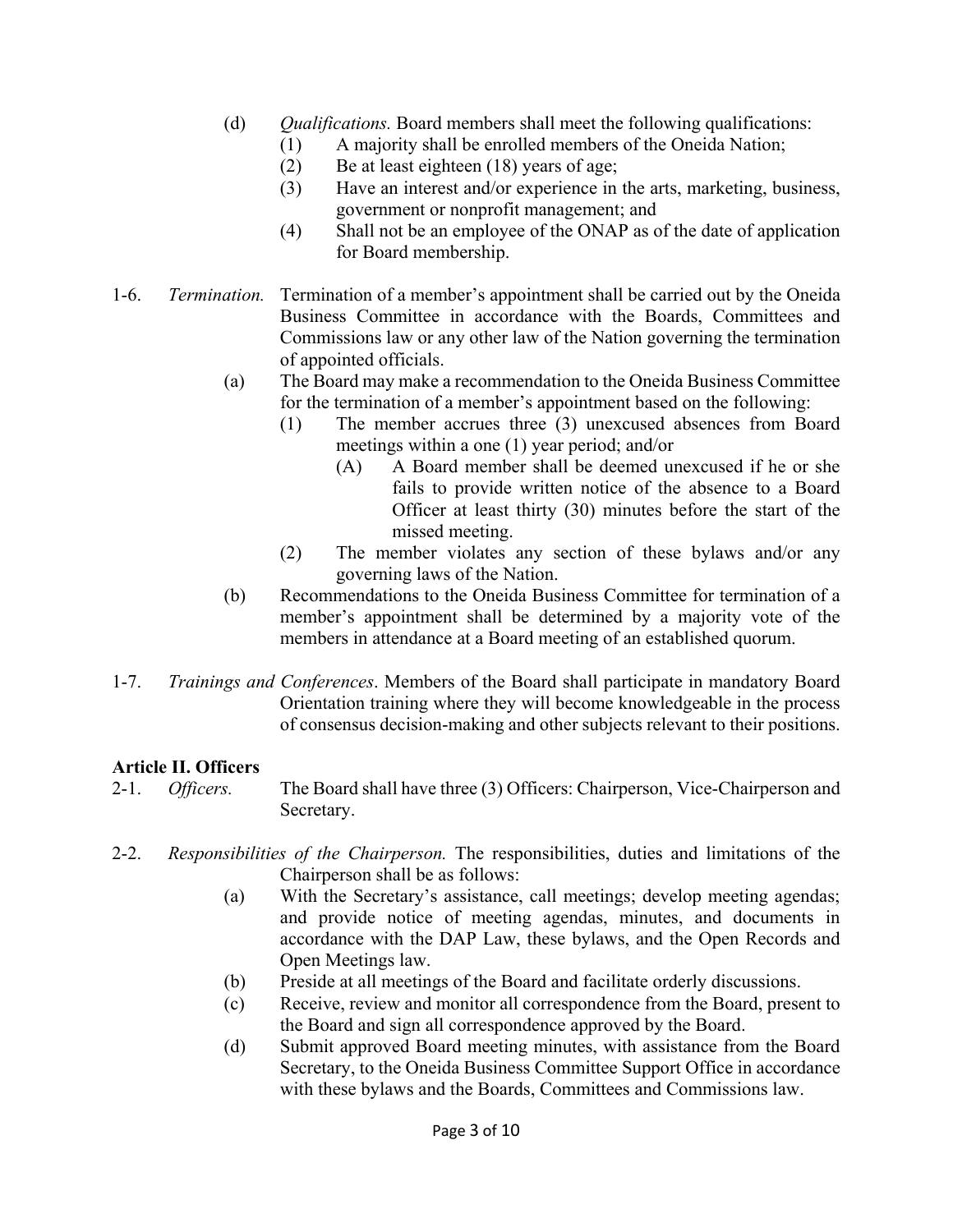- (e) With the Secretary's assistance, submit quarterly reports to the Oneida Business Committee, as well as annual and semi-annual reports to the Oneida General Tribal Council, pursuant to the Boards, Committees and Commissions law, and submit any other reports that are required or requested by the DAP Law, Oneida Business Committee or Oneida General Tribal Council.
- (f) Attend, or designate a Board member to attend, the Oneida Business Committee meeting where the Board's quarterly report appears on the agenda.
- (g) Appoint an appeals committee to review requests for reconsideration of funding decisions in accordance with the DAP Law.
- (h) Perform any other duties assigned by a majority vote of the members in attendance at a Board meeting of an established quorum.
- 2-3. *Responsibilities of the Vice-Chairperson.* The responsibilities, duties and limitations of the Vice-Chairperson of the Board shall be as follows:
	- (a) Except for subsection (g), perform the Chairperson's duties under section 2-2 of these bylaws in the absence of the Chairperson.
	- (b) Work with the Chairperson in all matters that concern the Board.
	- (c) Oversee Board recruitment, Board development and membership terms consistent with the Boards, Committees and Commissions law and the DAP Law.
	- (d) Notify the Oneida Business Committee Support Office of Board vacancies in accordance with the Boards, Committees and Commissions law.
	- (e) Perform other duties as assigned by a majority vote of the members in attendance at a Board meeting of an established quorum.
- 2-4. *Responsibilities of the Secretary.* The responsibilities, duties and limitations of the Secretary of the Board shall be as follows:
	- (a) Assist the Chairperson with calling meetings (regular and emergency); developing meeting agendas; and providing notice of meeting agendas, documentation and minutes, all in accordance with the DAP Law, these bylaws, and the Open Records and Open Meetings law.
	- (b) Maintain the minutes, reports and correspondence of the Board, abiding by/ to the decisions of the Board and the Boards, Committees and Commissions law.
	- (c) Except for subsection (g), perform the Chairperson's duties under section 2- 2 of these bylaws in the absence of the Chairperson and Vice-Chairperson.
		- (1) The Secretary's authority to call and/or preside over meetings of the Board shall be limited as follows:
			- (A) In the event that both the Chairperson and Vice-Chairperson positions become vacant before the end of their terms, the Secretary shall be allowed to call Board meetings to fill the vacancies and preside over those meetings for the sole purpose of appointing new Officers, at which point the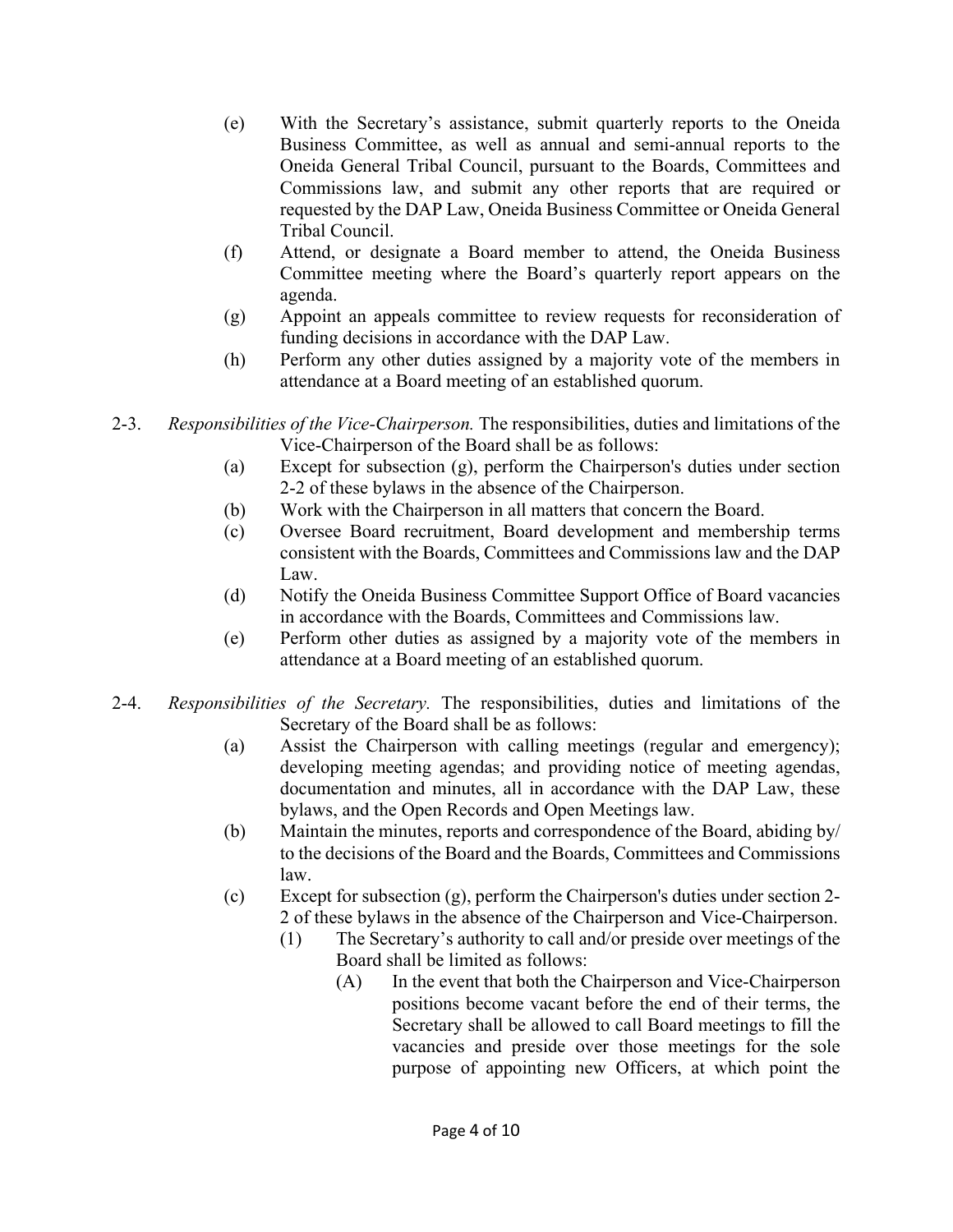Chairperson, or Vice-Chairperson in the absence of the Chairperson, shall preside.

- (d) In accordance with section 2-2 of these bylaws, assist the Chairperson with submitting quarterly reports to the Oneida Business Committee; annual and semi-annual reports to the General Tribal Council; and any other reports required/requested by the DAP Law, Oneida Business Committee or Oneida General Tribal Council.
- (e) Ensure the Board meeting minutes are recorded in the proper format and approved by the Board before submitting to the Oneida Business Committee Support Office.
- (f) Assist the Chairperson with the submission of approved Board meeting minutes to the Oneida Business Committee Support Office in accordance with these bylaws and the Boards, Committees and Commissions law.
- (g) Perform other duties as assigned by majority vote of the members in attendance at a Board meeting of an established quorum.
- 2-5. *Selection of Officers.* The Officers shall serve terms of one (1) year and shall be nominated and appointed by majority vote of the members in attendance at a Board meeting of an established quorum that takes place prior to the beginning of the new fiscal year.
	- (a) Terms of office shall run from the beginning of October through September of that same year.
	- (b) No Officer shall serve for more than three (3) consecutive terms or hold more than one (1) Officer position per Officer term.
	- (c) Board members may be dismissed from their Officer positions by majority vote of the members in attendance at a Board meeting of an established quorum.
	- (d) In the event of a vacancy in an Officer position, a successor shall be appointed by majority vote of the members in attendance at a regular or emergency Board meeting of an established quorum for the duration of the unexpired term.
- 2-6. *Subcommittees & Ad Hoc Committees.* Subcommittees and/or ad hoc committees may be created or dissolved at any time by majority vote of the members in attendance at a Board meeting of an established quorum, so long as created/ dissolved in accordance with the Boards, Committees and Commissions law.
	- (a) Members of subcommittees and ad hoc committees shall not be eligible for stipends unless authorized by the Board and a specific exception is made by the Oneida Business Committee or the Oneida General Tribal Council.
- 2-7. *Budgetary Sign-Off Authority and Travel.* The Board shall follow the Nation's policies and procedures regarding purchasing and sign-off authority.
	- (a) Levels of budgetary sign-off authority for the Board shall be as set forth in the manual titled, *Oneida Tribe of Indians of Wisconsin Purchasing Policies and Procedures,* for Area Directors/Enterprise Directors.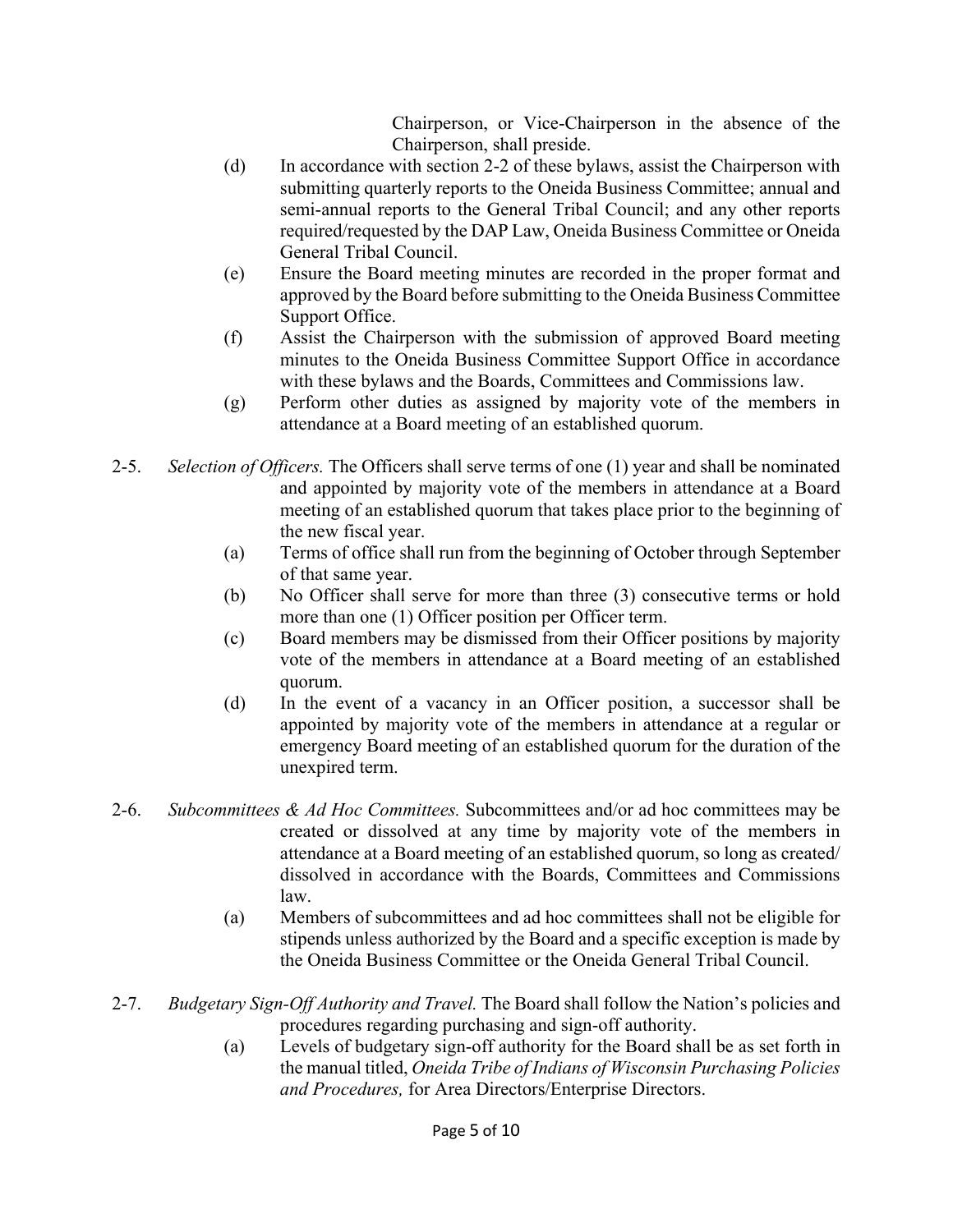- (1) All Board Officers have sign-off authority and two (2) Officers shall be required to sign-off on all budgetary requests, except as follows:
	- (A) The Oneida Business Committee Support Office shall have sign-off authority over requests for stipends, travel per diem and business expense reimbursement.
- (b) The Board shall approve a member's request to travel on its behalf by majority vote of the members present at a regular or emergency Board meeting of an established quorum.
- 2-8. *Personnel.* The Board shall not have the authority to hire personnel for its benefit.
	- (a) *Staff Designee*. The Director of the ONAP shall be the Board's Staff Designee.
		- (1) In the absence of all Board Officers, the Staff Designee shall assume the responsibilities set forth in Article II of these bylaws that relate to documenting, recording and reporting on behalf of the Board.
		- (2) ONAP staff may be used to provide administrative support, consistent with the Boards, Committees and Commissions law, to the Board when needed.

# **Article III. Meetings**

- 3-1. *Regular Meetings.* The regular meetings of the Board shall be held every second Tuesday of the month at the Community Education Center located on Packerland Drive in Green Bay, WI, commencing at 5:30 p.m.
	- (a) The meeting date, time and location may be reviewed by the Board and changed from time-to-time as deemed necessary by majority vote of the members in attendance at a Board meeting of an established quorum so long as notice is provided to all members in writing and, along with the public, in accordance with the Open Records and Open Meetings law, prior to the implementation of a new date, time and/or location.
		- (1) Regular meetings of the Board may not be held in June, July and December to allow for those months to be dedicated to the Board's volunteer work.
	- (b) Prior to a scheduled meeting, notice of the meeting location, agenda, and documents shall be forwarded by the Chairperson, with the assistance of the Secretary, in accordance with the DAP Law, these bylaws, and the Open Records and Open Meetings law.
		- (1) All Board members shall be provided email notification of meeting agendas via the official Oneida Nation email address that was provided to each member to conduct business electronically on behalf of the Board ("Official Email").
		- (2) Meeting minutes shall be approved by majority vote of the members in attendance at a Board meeting of an established quorum and then sent to all Board members, via their Official Email addresses, as well as to the Oneida Business Committee Support Office in accordance with these bylaws.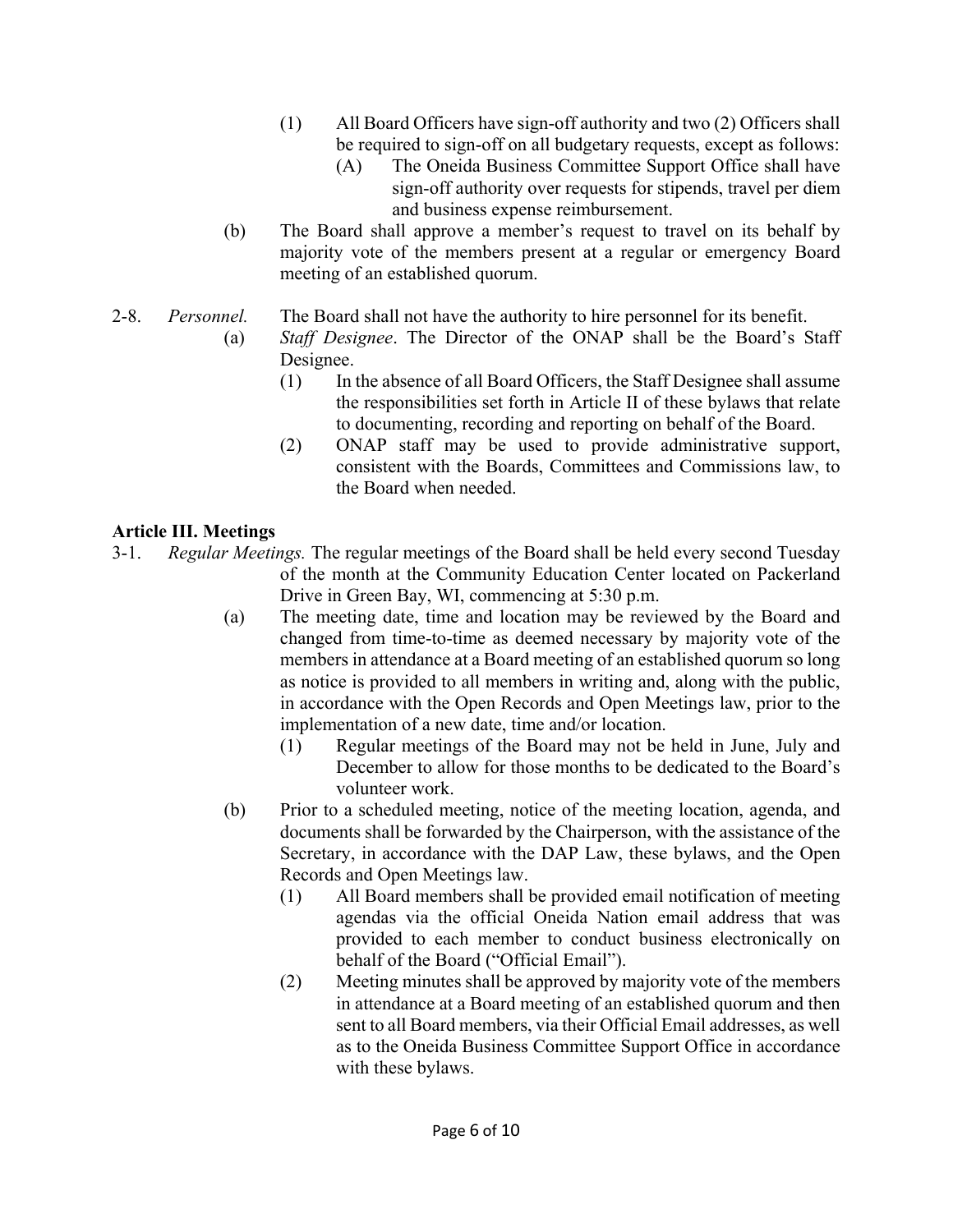- 3-2. *Emergency Meetings.* An emergency meeting may be called to address urgent concerns that affect the existence of the Board and require action that cannot wait until the Board's next scheduled meeting.
	- (a) The Board shall attempt to use other means for urgent deadline-oriented approvals, including e-polls, before calling an emergency meeting.
	- (b) An emergency meeting may be called by the Chairperson upon at least twenty-four (24) hours' advance notice to all members of the Board.
		- (1) Notice of emergency meetings shall be provided to all Board members by telephone call and via email communication sent to their Official Email address.
		- (2) Notice of emergency meetings shall further be provided to all Board members, as well as the public, in accordance with the Open Records and Open Meetings law.
	- (c) Within seventy-two (72) hours of an emergency meeting, the Board shall provide the Nation's Secretary with notice of the emergency meeting, the reason for the meeting, and an explanation as to why the matter could not wait until the next regular meeting.
- 3-3. *Joint Meetings.* There shall be no joint meetings held between the Board and the Oneida Business Committee.
- 3-4. *Quorum.* A quorum shall consist of no less than three (3) Board members, one (1) of which shall be the Chairperson, Vice-Chairperson or Secretary; provided, the Secretary is presiding over the meeting in accordance with section 2-4 (c) of these bylaws.
- 3-5. *Order of Business.* The order of business, as far as applicable, is:
	- (a) Welcome
	- (b) Old Business
	- (c) New Business
	- (d) Action
	- (e) Minutes (Review & Approve)
	- (f) Adjourn

### 3-6. *Voting.* Decisions of the Board shall be based on a majority vote of its members in attendance at a Board meeting of an established quorum.

- (a) The Chairperson shall be permitted to participate and vote in the same manner as any other member of the Board.
- (b) E-polls are permissible so long as conducted in accordance with the Boards, Committees and Commissions law.
	- (1) The Vice-Chairperson shall serve as the Chairperson's designee, responsible for conducting e-polls in the Chairperson's absence or discretion.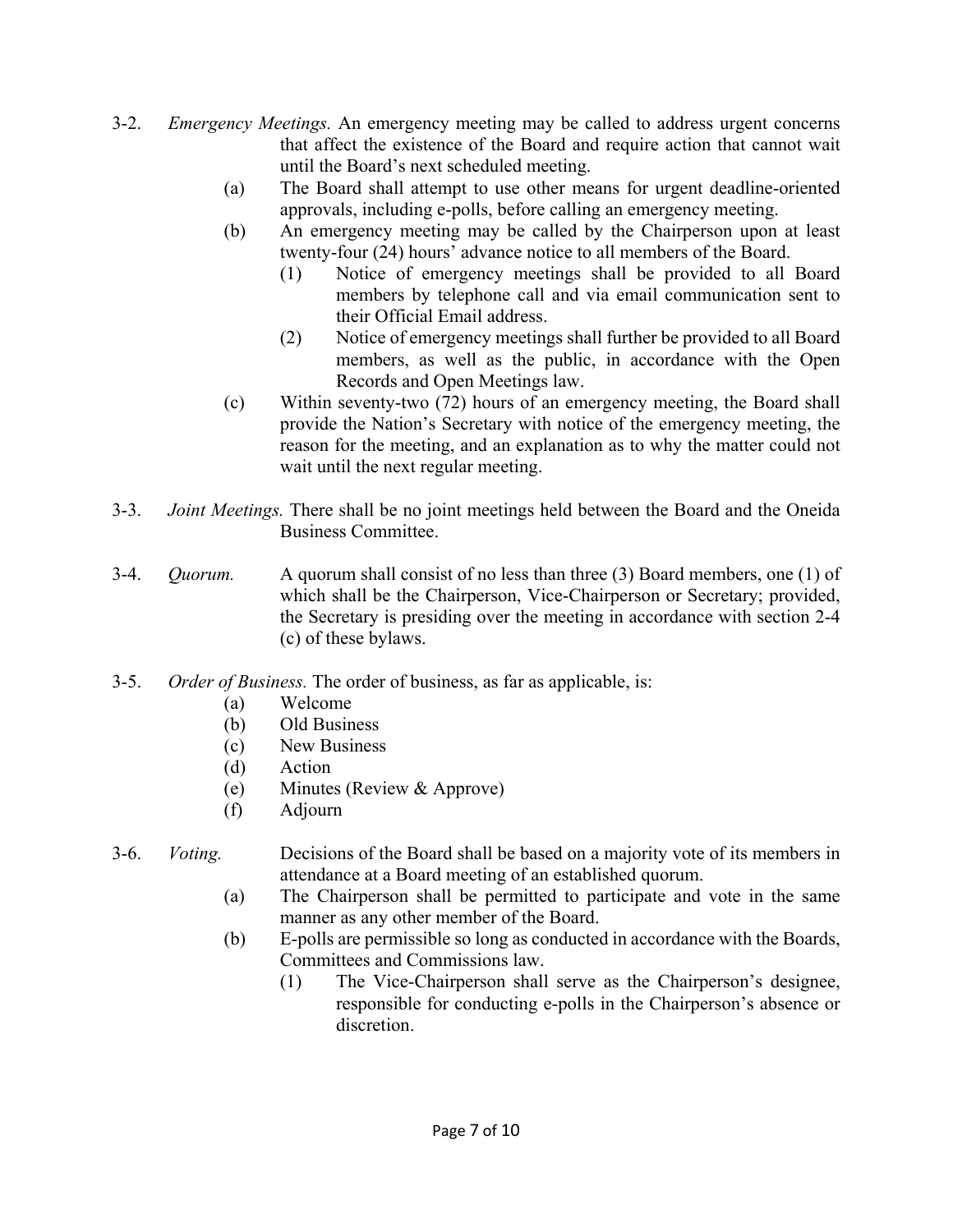# **Article IV. Expectations**

- 4-1. *Behavior of Members.* Members of the Board are expected to adhere to all governing laws, resolutions and policies of the Nation, including, but not limited to, the DAP Law; the Boards, Committees and Commissions law; these bylaws and as follows:
	- (a) That, members of the Board are expected to agree to a Commitment to Serve and annually re-commit to their responsibilities on the Board and to the community.
	- (b) That, Board members who find themselves unable to carry out the duties and responsibilities of their role and abide by expected behaviors, agree to resign their Board position to avoid enforcement under subsection (1) of this section 4-1.
		- (1) *Enforcement.* Any Board member found in violation of this section who refuses to voluntarily resign may be subject to the following if agreed upon by majority vote of the members in attendance at a Board meeting of an established quorum:
			- (A) Board recommendation to the Oneida Business Committee for termination of the member's appointment in accordance with the Boards, Committees and Commissions law or any other law of the Nation governing the termination of appointed officials.
			- (B) Disciplinary action in accordance with any law of the Nation governing sanctions and penalties for appointed officials.
- 4-2. *Prohibition of Violence.* Board members are prohibited from engaging in or committing any violent intentional act that inflicts, attempts to inflict, or threatens to inflict emotional or bodily harm on another person, or damage to property.
- 4-3. *Drug and Alcohol Use.* The use and/or consumption of alcohol or prohibited drugs by Board members when acting in their official capacity is strictly forbidden.
	- (a) Prohibited drugs are defined as marijuana, cocaine, opiates, amphetamines, phencyclidine (PCP), hallucinogens, methaqualone, barbiturates, narcotics, any other substances included in Schedules I though V under Section 812 of Title 21 of the United States Code, and prescription medication or over the-counter medicine used in an unauthorized or unlawful manner.
- 4-4. *Social Media.* Members of the Board shall comply with the Nation's Social Media Policy and their oath of office when using social media on behalf of or as a representative of the Board.
- 4-5. *Conflict of Interest.* All members of the Board are required to adhere to the Nation's laws and policies governing conflicts of interest.
	- (a) No member shall apply or accept a position of employment for the Oneida Nation Arts Program while serving as a member of the Board.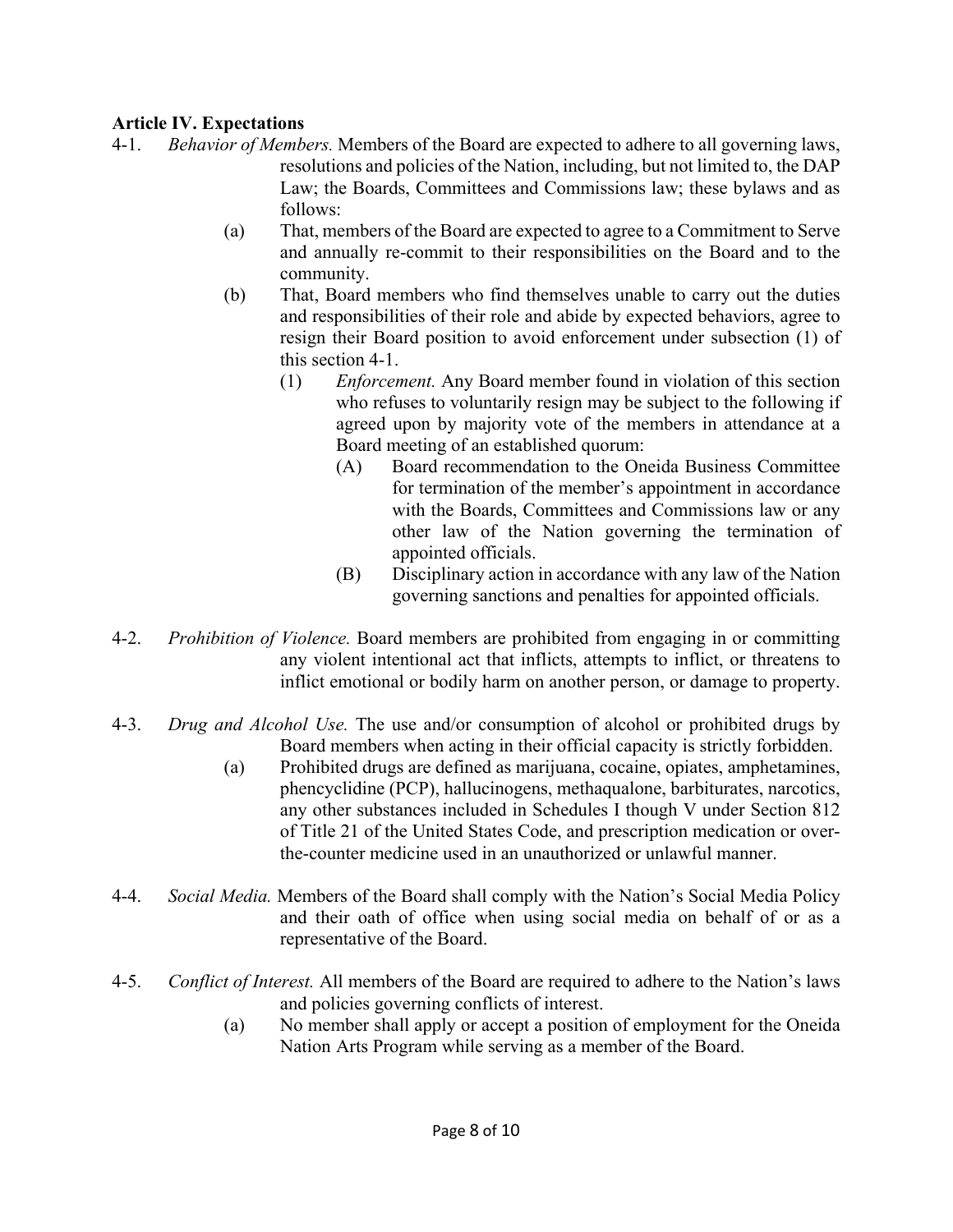### **Article V. Stipends and Compensation**

- 5-1. *Stipends.* Members of the Board serve voluntarily; thus, even if eligible, shall not be allowed to receive stipends under the Boards, Committees and Commissions law or resolution BC-05-08-19-B titled, Amending Resolution BC-09-26-18-D Boards, Committees and Commissions Law Stipends, as may be further amended from time-to-time hereafter.
- 5-2. *Compensation.* Besides the travel, per diem and business expense reimbursement authorized by the Boards, Committees and Commissions law, there are no other forms of compensation that members are eligible to receive for the duties/activities they perform on behalf of the Board.

### **Article VI. Records and Reporting**

- 6-1. *Agenda Items.* Agenda items shall be consistently maintained in the format identified under Article III, section 3-5, of these bylaws as the *Order of Business*.
- 6-2. *Minutes.* The Board's meeting minutes shall be typed and in a consistent format created by the Oneida Business Committee Support Office to generate the most informative record, to include, but not be limited to, a summary of the action requested/taken by the Board.
	- (b) Meeting minutes shall be reviewed for accuracy and then approved at the end of each meeting by a majority vote of the members present; provided, a quorum is still in existence.
		- (1) The minutes shall be submitted to the Oneida Business Committee Support Office within seven (7) days of their approval.
- 6-3. *Attachments.* Handouts, reports, memoranda, and the like shall be attached to their corresponding minutes and agenda, maintained as a Board packet and filed with the Oneida Business Committee Support Office to maintain in accordance with the Open Records and Open Meetings law.
- 6-4. *Oneida Business Committee Liaison.* The Board shall regularly communicate with the member of the Oneida Business Committee who is its designated liaison.
	- (a) All official correspondence of the Board, whether produced via email or in writing (i.e. agendas, minutes, recordings, submissions, reports), shall be copied to the liaison, as well as the liaison's administrative support contact.
	- (b) The Board and liaison shall further communicate when needed, the frequency and method of which shall be as agreed upon by the Board and the liaison, but not less than that required in any law or policy on reporting developed by the Oneida Business Committee or the Oneida General Tribal Council.
- 6-5. *Audio Recordings.* All meetings of the Board shall be audio recorded using an available device, supplied by the Oneida Business Committee Support Office or the Board, that can be uploaded to digital file storage.